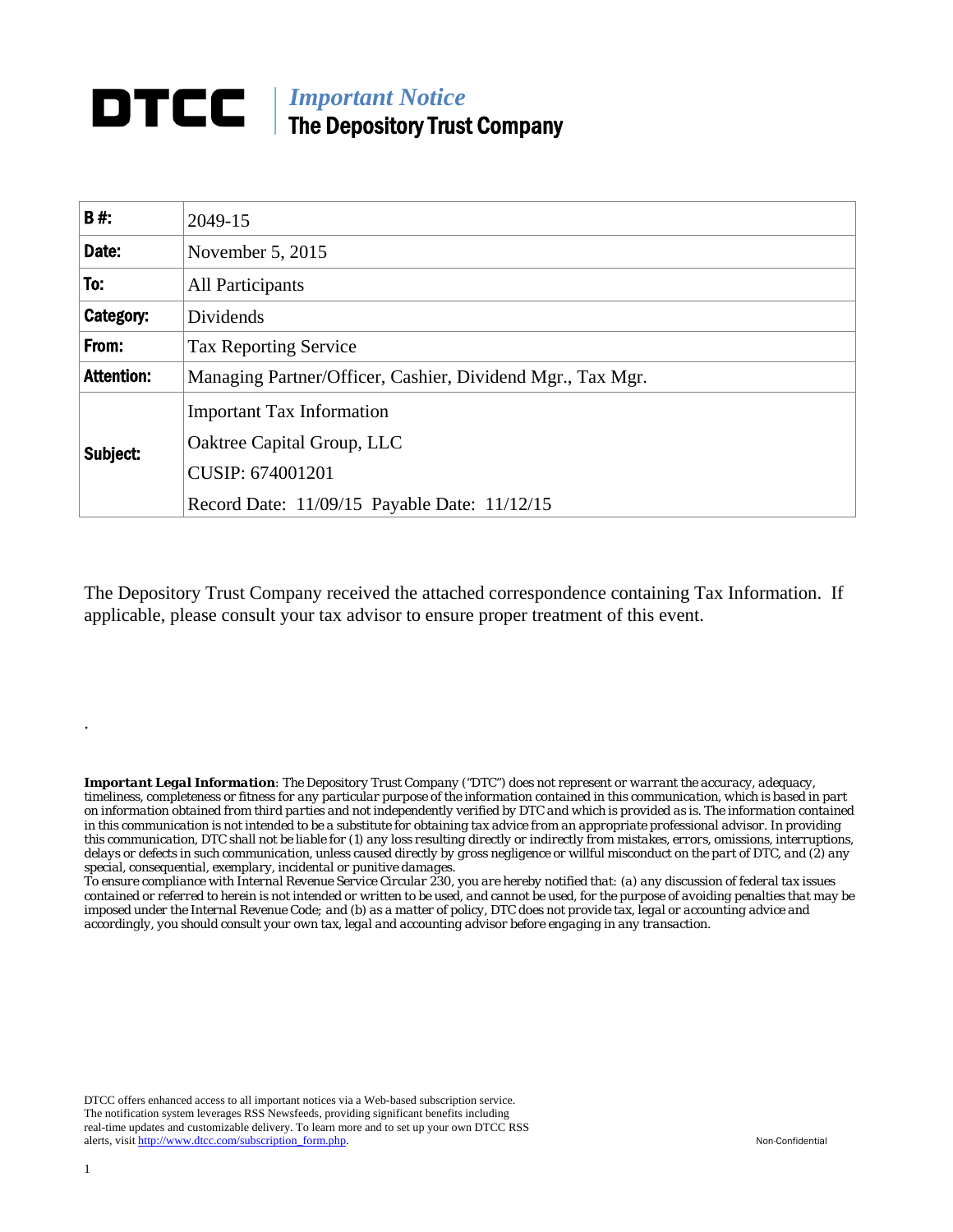

Oaktree Capital Management, L.P. 333 South Grand Avenue, 28th floor Los Angeles, CA 90071

p 213 830-6300 www.oaktreecapital.com

## **VIA E-MAIL**

November 4, 2015

American Stock Transfer taxcompliance@amstock.com

The Depository Trust & Clearing Corporation aogunmoyela@dtcc.com

Wall Street Concepts wsc.tax@sungard.com

Broadridge Financial Solutions, Inc. mlp2@broadridge.com

Morgan Stanley Jeffrey.H.Westcott@morganstanley.com

**Re: Oaktree Capital Group, LLC CUSIP #674001 201 Cash Distribution / Qualified Notice Record Date: 09 November, 2015 Payment Date: 12 November, 2015 Amount Per Unit: U.S. \$0.40** 

Pursuant to U.S. Treasury Regulation §1.1446-4, please find attached a Qualified Notice with regard to the above cash distribution (per unit amounts in U.S. dollars).

Should you have questions or require anything further, please contact Sandra Yam at (213) 356-3923 or me at (213) 830-6478.

Sincerely,

Paul van wife

Paul Van Wyk

Enclosure

cc: Arthur Galan – Oaktree Andrea Williams – Oaktree Zev Caplan – American Stock Transfer